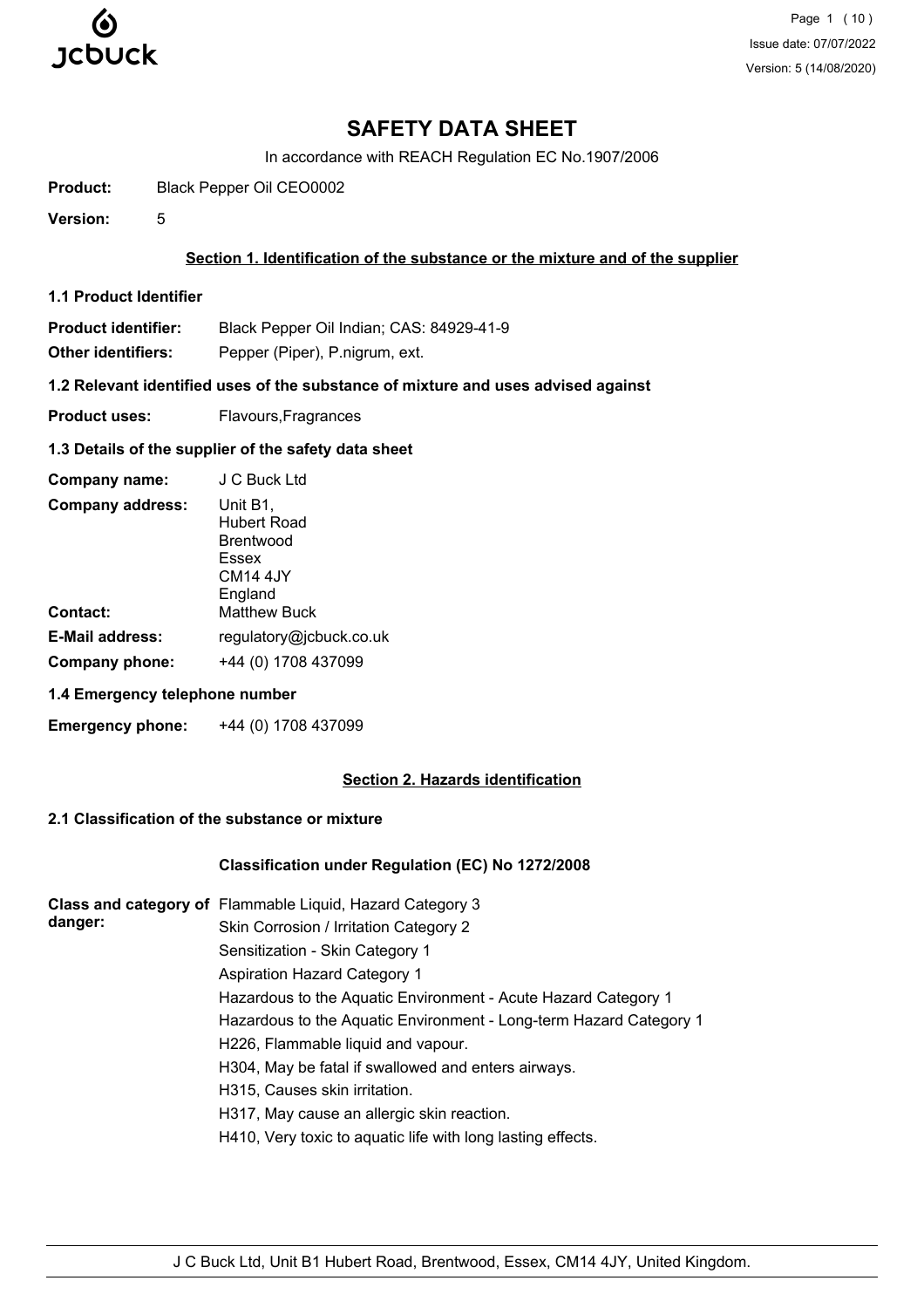

Page 2 (10) Issue date: 07/07/2022 Version: 5 (14/08/2020)

# **SAFETY DATA SHEET**

In accordance with REACH Regulation EC No.1907/2006

**Product:** Black Pepper Oil CEO0002

- **Version:** 5
- **2.2 Label elements**

|                                     | <b>Classification under Regulation (EC) No 1272/2008</b>                                                                                                     |
|-------------------------------------|--------------------------------------------------------------------------------------------------------------------------------------------------------------|
| Signal word:                        | Danger                                                                                                                                                       |
| <b>Hazard statements:</b>           | H226, Flammable liquid and vapour.                                                                                                                           |
|                                     | H304, May be fatal if swallowed and enters airways.                                                                                                          |
|                                     | H315, Causes skin irritation.                                                                                                                                |
|                                     | H317, May cause an allergic skin reaction.                                                                                                                   |
|                                     | H410, Very toxic to aquatic life with long lasting effects.                                                                                                  |
| <b>M</b> factor:                    | None                                                                                                                                                         |
| <b>Supplemental</b><br>Information: | None                                                                                                                                                         |
| <b>Precautionary</b>                | P210, Keep away from heat, sparks, open flames and hot surfaces. - No smoking.                                                                               |
| statements:                         | P233, Keep container tightly closed.                                                                                                                         |
|                                     | P240, Ground/bond container and receiving equipment.                                                                                                         |
|                                     | P241, Use explosion-proof electrical, ventilating and lighting equipment.                                                                                    |
|                                     | P242, Use only non-sparking tools.                                                                                                                           |
|                                     | P243, Take precautionary measures against static discharge.                                                                                                  |
|                                     | P261, Avoid breathing vapour or dust.                                                                                                                        |
|                                     | P264, Wash hands and other contacted skin thoroughly after handling.                                                                                         |
|                                     | P272, Contaminated work clothing should not be allowed out of the workplace.                                                                                 |
|                                     | P273, Avoid release to the environment.                                                                                                                      |
|                                     | P280, Wear protective gloves/eye protection/face protection.                                                                                                 |
|                                     | P301/310, IF SWALLOWED: Immediately call a POISON CENTER or doctor/physician.                                                                                |
|                                     | P303/361/353, IF ON SKIN (or hair): Remove/take off immediately all contaminated clothing.<br>Rinse skin with water/shower.<br>P331, Do not induce vomiting. |
|                                     | P333/313, If skin irritation or rash occurs: Get medical advice/attention.                                                                                   |
|                                     | P362, Take off contaminated clothing and wash before reuse.                                                                                                  |
|                                     | P370/378, In case of fire: Use carbon dioxide, dry chemical, foam for extinction.                                                                            |
|                                     | P391, Collect spillage.                                                                                                                                      |
|                                     | P403/235, Store in a well-ventilated place. Keep cool.                                                                                                       |
|                                     | P405, Store locked up.                                                                                                                                       |
|                                     | P501, Dispose of contents/container to approved disposal site, in accordance with local<br>regulations.                                                      |
|                                     |                                                                                                                                                              |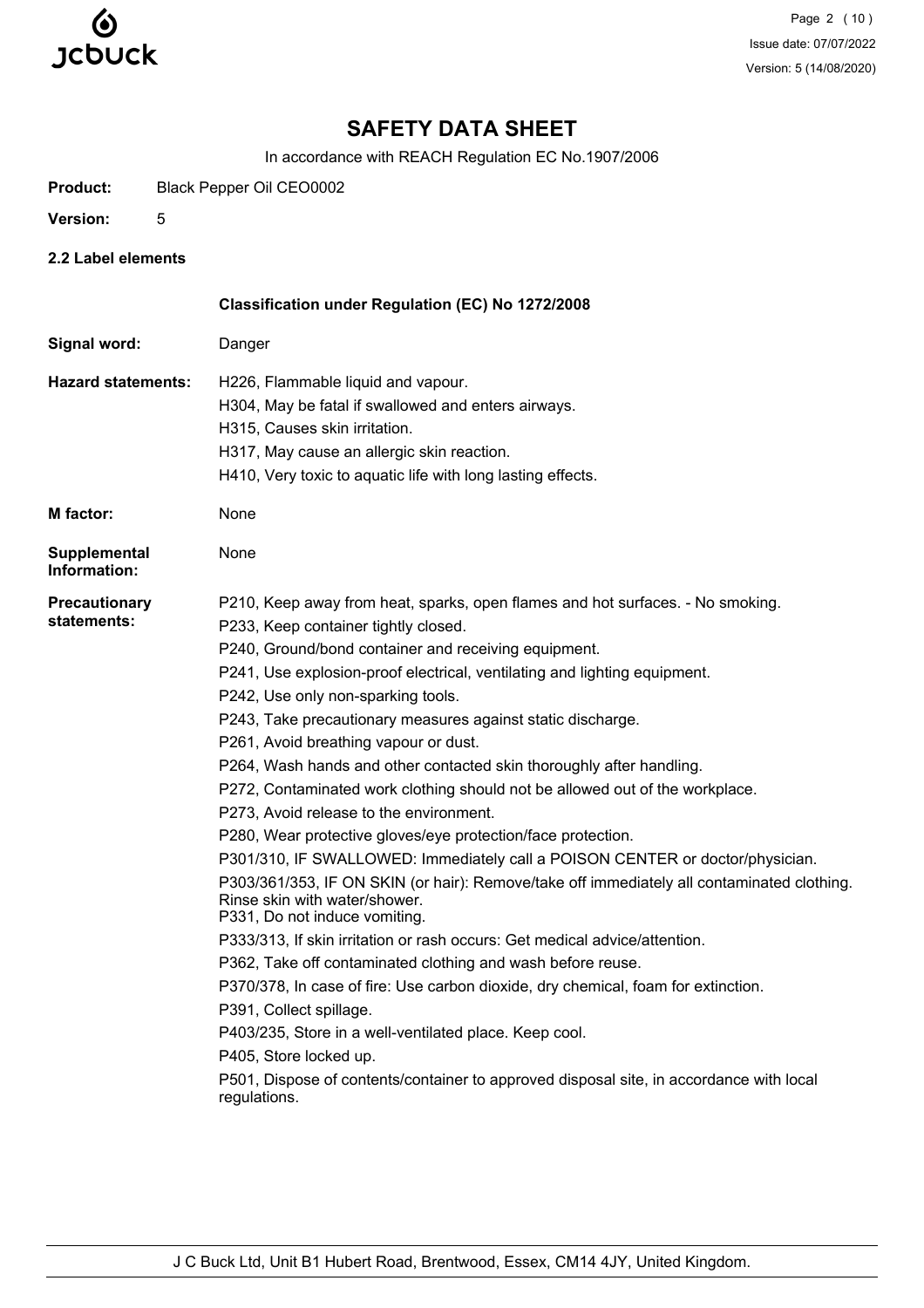

# **SAFETY DATA SHEET**

In accordance with REACH Regulation EC No.1907/2006



# **Section 3. Composition / information on ingredients**

## **3.1 Substances**

**Product identifier:** Black Pepper Oil Indian; CAS: 84929-41-9

#### **Contains:**

| <b>Name</b>             | <b>CAS</b> | EC.       | <b>REACH Registration</b><br>No. | <b>Max</b> | <b>Classification for</b><br>(CLP) 1272/2008                                                                                                             |
|-------------------------|------------|-----------|----------------------------------|------------|----------------------------------------------------------------------------------------------------------------------------------------------------------|
| beta-Caryophyllene      | 87-44-5    | 201-746-1 |                                  | 28.00%     | Skin Sens. 1B-Asp. Tox<br>1-Aquatic Chronic 4:<br>H304-H317-H413,-                                                                                       |
| <b>l</b> d-Limonene     | 5989-27-5  | 227-813-5 |                                  | 17.00%     | Flam. Lig. 3-Skin Irrit.<br>2-Skin Sens. 1B-Asp.<br>Tox 1-Aquatic Acute 1-<br>Aquatic Chronic 1;<br>H226-H304-H315-<br>H317-H410.-                       |
| alpha-Pinene            | 80-56-8    | 201-291-9 |                                  | 13.00%     | Flam. Lig. 3-Acute Tox.<br>4-Skin Irrit, 2-Skin<br>Sens. 1B-Asp. Tox 1-<br>Aquatic Acute 1-<br>Aquatic Chronic 1;<br>H226-H302-H304-<br>H315-H317-H410.- |
| lbeta-Pinene            | 127-91-3   | 204-872-5 |                                  | 13.00%     | Flam. Liq. 3-Skin Irrit.<br>2-Skin Sens. 1B-Asp.<br>Tox 1-Aquatic Acute 1-<br>Aquatic Chronic 1;<br>H226-H304-H315-<br>H317-H410.-                       |
| <b>I</b> delta-3-Carene | 13466-78-9 | 236-719-3 |                                  | 9.00%      | Flam. Lig. 3-Acute Tox.<br>4-Skin Irrit. 2-Skin<br>Sens. 1-Asp. Tox 1-<br>Aquatic Acute 1-<br>Aquatic Chronic 1;<br>H226-H304-H315-<br>H317-H332-H410.-  |
| ll-.beta.-Bisabolene    | 495-61-4   |           |                                  | 4.00%      | Skin Irrit, 2-Skin Sens.<br>1B-Asp. Tox 1; H304-<br>H315-H317,-                                                                                          |
| Terpinolene             | 586-62-9   | 209-578-0 |                                  | 1.50%      | Skin Sens. 1B-Asp. Tox<br>1-Aquatic Acute 1-<br>Aquatic Chronic 1;<br>H304-H317-H410,-                                                                   |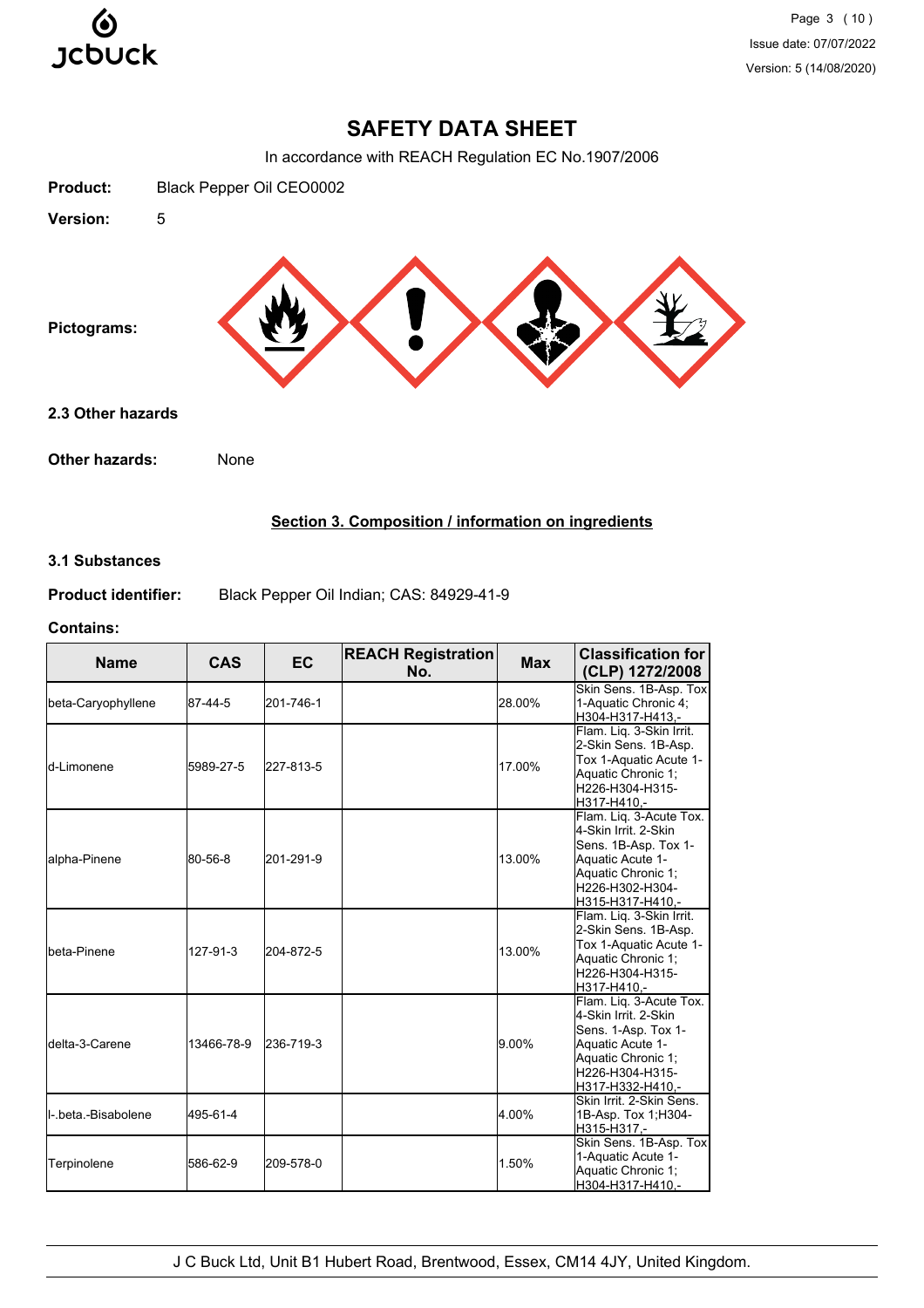

Page 4 (10) Issue date: 07/07/2022 Version: 5 (14/08/2020)

# **SAFETY DATA SHEET**

In accordance with REACH Regulation EC No.1907/2006

**Product:** Black Pepper Oil CEO0002

#### **Version:** 5

| <b>L</b> inalool  | 178-70-6 | $ 201 - 134 - 4 $ | 1.00% | Skin Irrit. 2-Eye Irrit. 2-<br>Skin Sens. 1B:H315-<br>IH317-H319.-         |
|-------------------|----------|-------------------|-------|----------------------------------------------------------------------------|
| <b>I</b> Camphene | l79-92-5 | $ 201 - 234 - 8 $ | 1.00% | Flam. Sol. 2-Aquatic<br>Acute 1-Aquatic<br>IChronic 1:H320-H228-<br>H410.- |

# **Section 4. First-aid measures**

### **4.1 Description of first aid measures**

| Inhalation:           | Remove from exposure site to fresh air, keep at rest, and obtain medical attention.                           |
|-----------------------|---------------------------------------------------------------------------------------------------------------|
| Eye exposure:         | Flush immediately with water for at least 15 minutes. Contact physician if symptoms persist.                  |
| <b>Skin exposure:</b> | IF ON SKIN (or hair): Remove/take off immediately all contaminated clothing. Rinse skin with<br>water/shower. |
| Ingestion:            | IF SWALLOWED: Immediately call a POISON CENTER or doctor/physician.                                           |

# **4.2 Most important symptoms and effects, both acute and delayed**

May be fatal if swallowed and enters airways.

Causes skin irritation.

May cause an allergic skin reaction.

# **4.3 Indication of any immediate medical attention and special treatment needed**

None expected, see Section 4.1 for further information.

# **Section 5: Firefighting measures**

# **5.1 Extinguishing media**

Suitable media: Carbon dioxide, Dry chemical, Foam.

# **5.2 Special hazards arising from the substance or mixture**

In case of fire, may be liberated: Carbon monoxide, Unidentified organic compounds.

#### **5.3 Advice for fire fighters:**

In case of insufficient ventilation, wear suitable respiratory equipment.

# **Section 6. Accidental release measures**

#### **6.1 Personal precautions, protective equipment and emergency procedures:**

Avoid inhalation. Avoid contact with skin and eyes. See protective measures under Section 7 and 8.

#### **6.2 Environmental precautions:**

Keep away from drains, surface and ground water, and soil.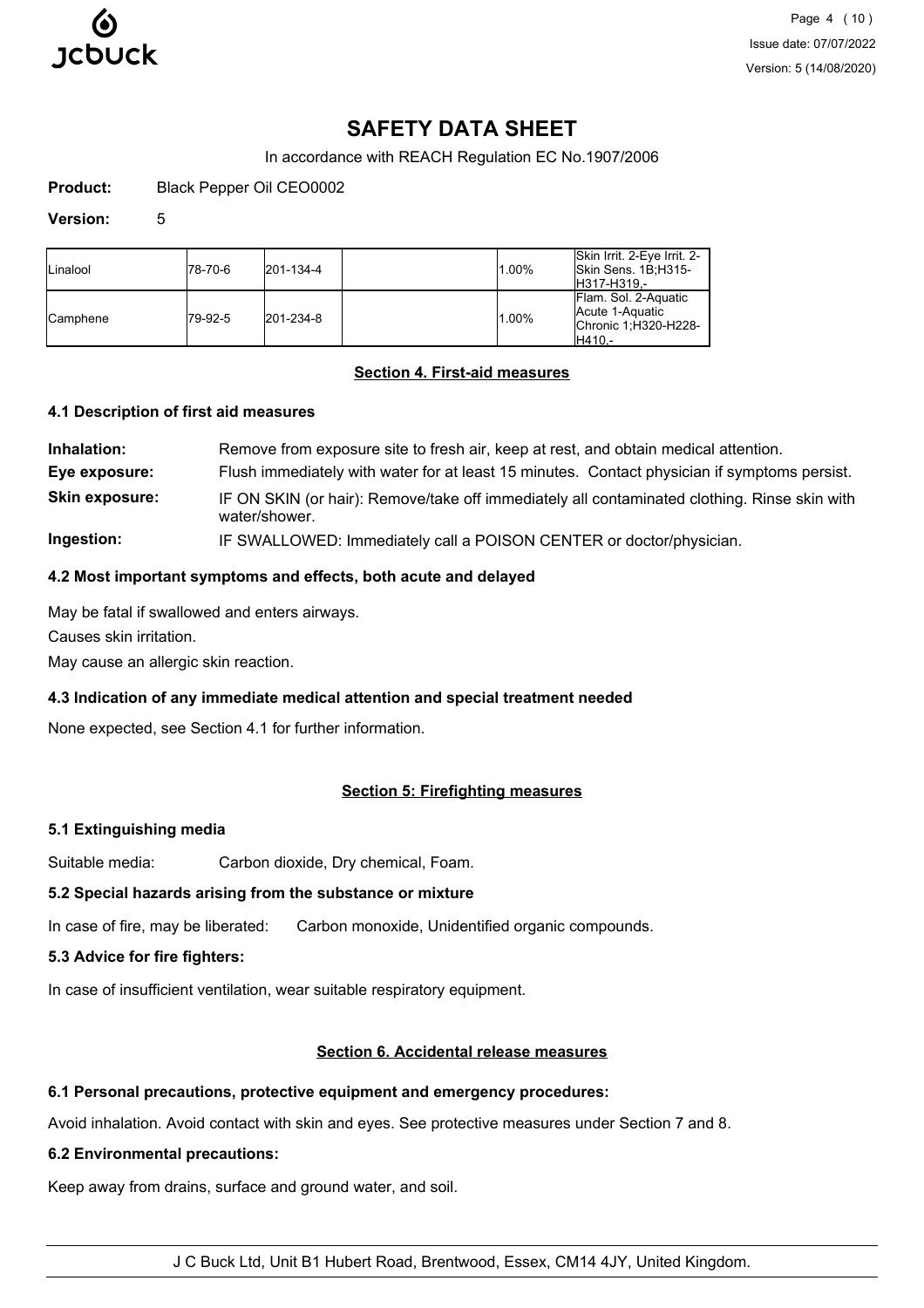

Page 5 (10) Issue date: 07/07/2022 Version: 5 (14/08/2020)

# **SAFETY DATA SHEET**

In accordance with REACH Regulation EC No.1907/2006

**Product:** Black Pepper Oil CEO0002

**Version:** 5

# **6.3 Methods and material for containment and cleaning up:**

Remove ignition sources. Provide adequate ventilation. Avoid excessive inhalation of vapours. Contain spillage immediately by use of sand or inert powder. Dispose of according to local regulations.

# **6.4 Reference to other sections:**

Also refer to sections 8 and 13.

### **Section 7. Handling and storage**

#### **7.1 Precautions for safe handling:**

Keep away from heat, sparks, open flames and hot surfaces. - No smoking.

### **7.2 Conditions for safe storage, including any incompatibilities:**

Ground/bond container and receiving equipment.

Use only non-sparking tools.

Take precautionary measures against static discharge.

#### **7.3 Specific end use(s):**

Flavours,Fragrances: Use in accordance with good manufacturing and industrial hygiene practices.

# **Section 8. Exposure controls/personal protection**

#### **8.1 Control parameters**

Workplace exposure limits: Not Applicable

# **8.2 Exposure Controls**

# **Eye / Skin Protection**

Wear protective gloves/eye protection/face protection

#### **Respiratory Protection**

Under normal conditions of use and where adequate ventilation is available to prevent build up of excessive vapour, this material should not require special engineering controls. However, in conditions of high or prolonged use, or high temperature or other conditions which increase exposure, the following engineering controls can be used to minimise exposure to personnel: a) Increase ventilation of the area with local exhaust ventilation. b) Personnel can use an approved, appropriately fitted respirator with organic vapour cartridge or canisters and particulate filters. c) Use closed systems for transferring and processing this material.

Also refer to Sections 2 and 7.

# **Section 9. Physical and chemical properties**

#### **9.1 Information on basic physical and chemical properties**

**Appearance:** Appearance: Appearance: Appearance:  $\frac{1}{2}$  Mater white to pale yellow liquid **Odour:** Fresh spicy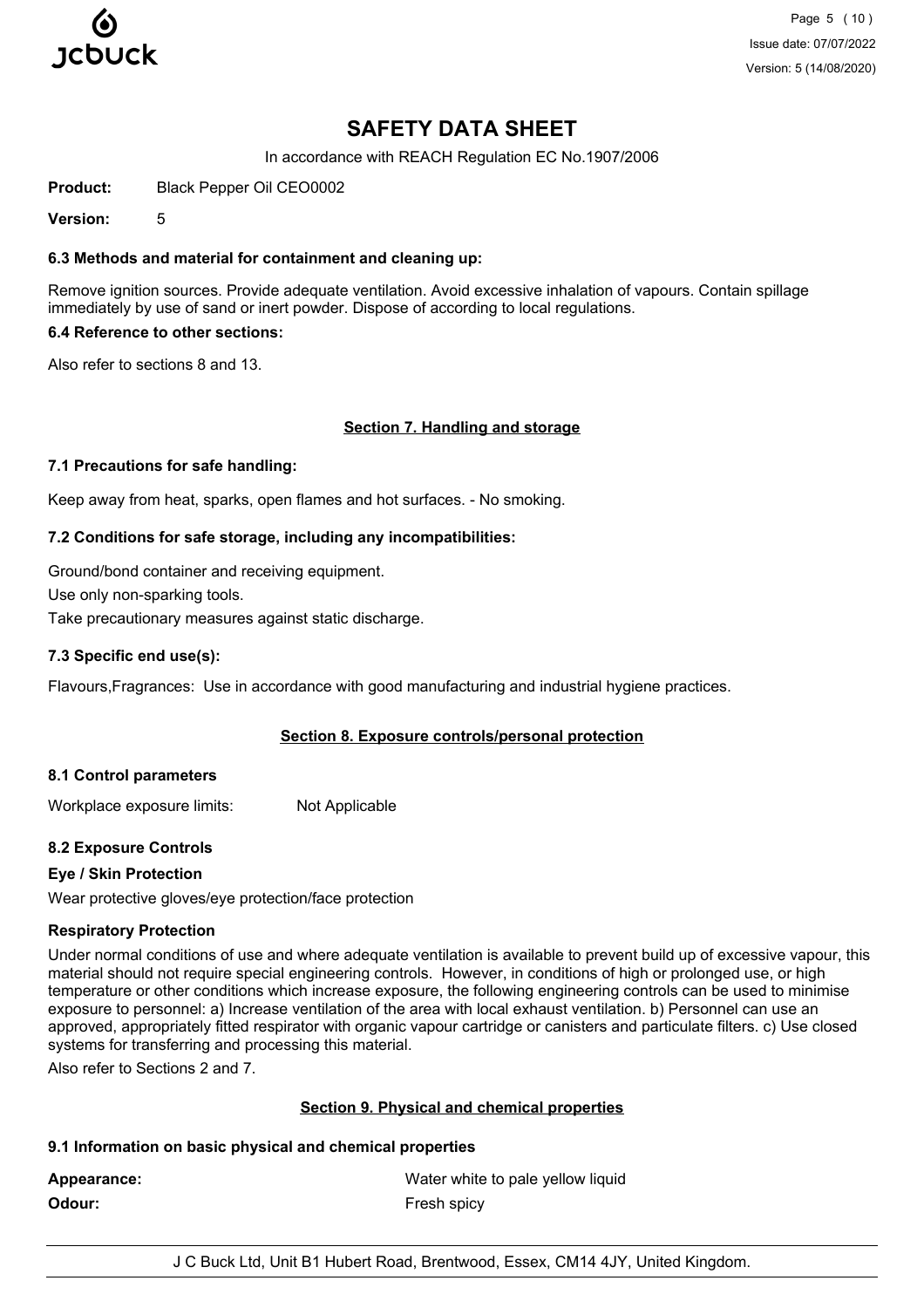

Page 6 (10) Issue date: 07/07/2022 Version: 5 (14/08/2020)

# **SAFETY DATA SHEET**

In accordance with REACH Regulation EC No.1907/2006

**Product:** Black Pepper Oil CEO0002

**Version:** 5

**Odour threshold:** Not determined **pH:** Not determined **Melting point / freezing point:** Not determined **Initial boiling point / range:** Not determined Flash point: 50 °C **Evaporation rate:** Not determined **Flammability (solid, gas):** Not determined **Upper/lower flammability or explosive limits:** Product does not present an explosion hazard **Vapour pressure:** Not determined **Vapour density:** Not determined **Relative density:** 0.8600 - 0.8840 **Solubility(ies):** Insoluble in water. **Partition coefficient: n-octanol/water:** Not determined **Auto-ignition temperature:** Not determined **Decomposition temperature:** Not determined **Viscosity:** Not determined **Explosive properties:** Not expected **Oxidising properties:** Not expected

#### **9.2 Other information:** None available

#### **Section 10. Stability and reactivity**

#### **10.1 Reactivity:**

Presents no significant reactivity hazard, by itself or in contact with water.

#### **10.2 Chemical stability:**

Good stability under normal storage conditions.

# **10.3 Possibility of hazardous reactions:**

Not expected under normal conditions of use.

#### **10.4 Conditions to avoid:**

Avoid extreme heat.

#### **10.5 Incompatible materials:**

Avoid contact with strong acids, alkalis or oxidising agents.

# **10.6 Hazardous decomposition products:**

Not expected.

#### **Section 11. Toxicological information**

#### **11.1 Information on toxicological effects**

J C Buck Ltd, Unit B1 Hubert Road, Brentwood, Essex, CM14 4JY, United Kingdom.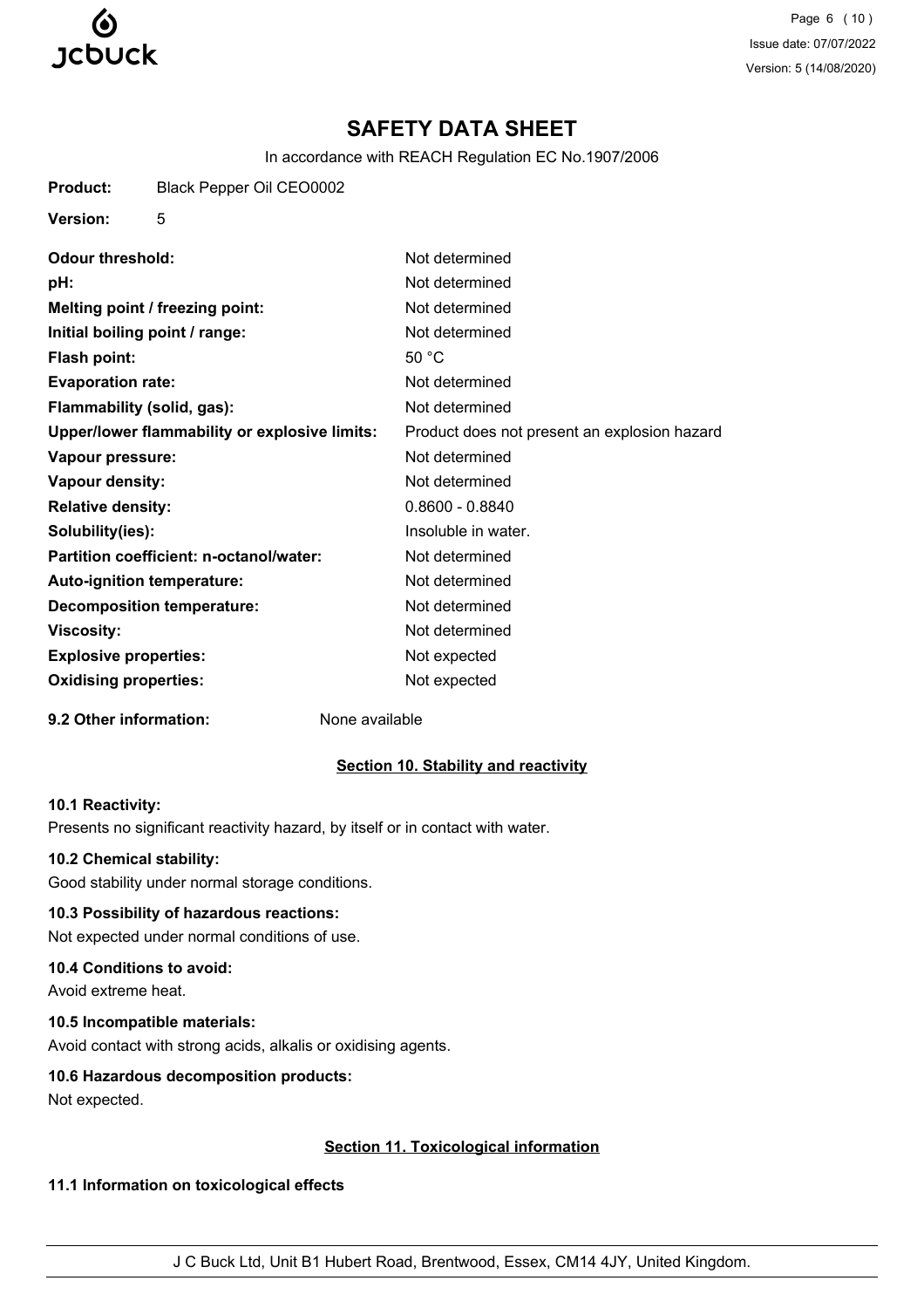

# **SAFETY DATA SHEET**

In accordance with REACH Regulation EC No.1907/2006

| Black Pepper Oil CEO0002<br>Product: |
|--------------------------------------|
|--------------------------------------|

## **Version:** 5

| <b>Acute Toxicity:</b>                    | Based on available data the classification criteria are not met. |
|-------------------------------------------|------------------------------------------------------------------|
| <b>Acute Toxicity Oral</b>                | 3493                                                             |
| <b>Acute Toxicity Dermal</b>              | Not Applicable                                                   |
| <b>Acute Toxicity Inhalation</b>          | Not Available                                                    |
| <b>Skin corrosion/irritation:</b>         | Skin Corrosion / Irritation Category 2                           |
| Serious eye damage/irritation:            | Based on available data the classification criteria are not met. |
| <b>Respiratory or skin sensitisation:</b> | Sensitization - Skin Category 1                                  |
| Germ cell mutagenicity:                   | Based on available data the classification criteria are not met. |
| <b>Carcinogenicity:</b>                   | Based on available data the classification criteria are not met. |
| <b>Reproductive toxicity:</b>             | Based on available data the classification criteria are not met. |
| <b>STOT-single exposure:</b>              | Based on available data the classification criteria are not met. |
| <b>STOT-repeated exposure:</b>            | Based on available data the classification criteria are not met. |
| <b>Aspiration hazard:</b>                 | <b>Aspiration Hazard Category 1</b>                              |

### **Information about hazardous ingredients in the mixture**

| <b>Component</b> | <b>CAS</b>      | EC                | <b>LD50/ATE Oral</b> | LD50/ATE<br>Dermal | LC50/ATE<br><b>Inhalation</b> | <b>LC50</b><br>Route     |
|------------------|-----------------|-------------------|----------------------|--------------------|-------------------------------|--------------------------|
| lalpha-Pinene    | $ 80 - 56 - 8 $ | $ 201 - 291 - 9 $ | 1500                 | Not available      | Not available                 | <b>Not</b><br>lavailable |
| Idelta-3-Carene  | 13466-78-9      | $ 236 - 719 - 3 $ | 4800                 | Not available      | 1.5                           | Dust/mist<br>mq/l        |

Refer to Sections 2 and 3 for additional information.

# **Section 12. Ecological information**

# **12.1 Toxicity:**

- Very toxic to aquatic life with long lasting effects.
- **12.2 Persistence and degradability:** Not available
- **12.3 Bioaccumulative potential:** Not available
- **12.4 Mobility in soil:** Not available

**12.5 Results of PBT and vPvB assessment:**

This substance does not meet the PBT/vPvB criteria of REACH, annex XIII.

**12.6 Other adverse effects:** Not available

# **Section 13. Disposal considerations**

# **13.1 Waste treatment methods:**

Dispose of in accordance with local regulations. Avoid disposing into drainage systems and into the environment. Empty containers should be taken to an approved waste handling site for recycling or disposal.

# **Section 14. Transport information**

J C Buck Ltd, Unit B1 Hubert Road, Brentwood, Essex, CM14 4JY, United Kingdom.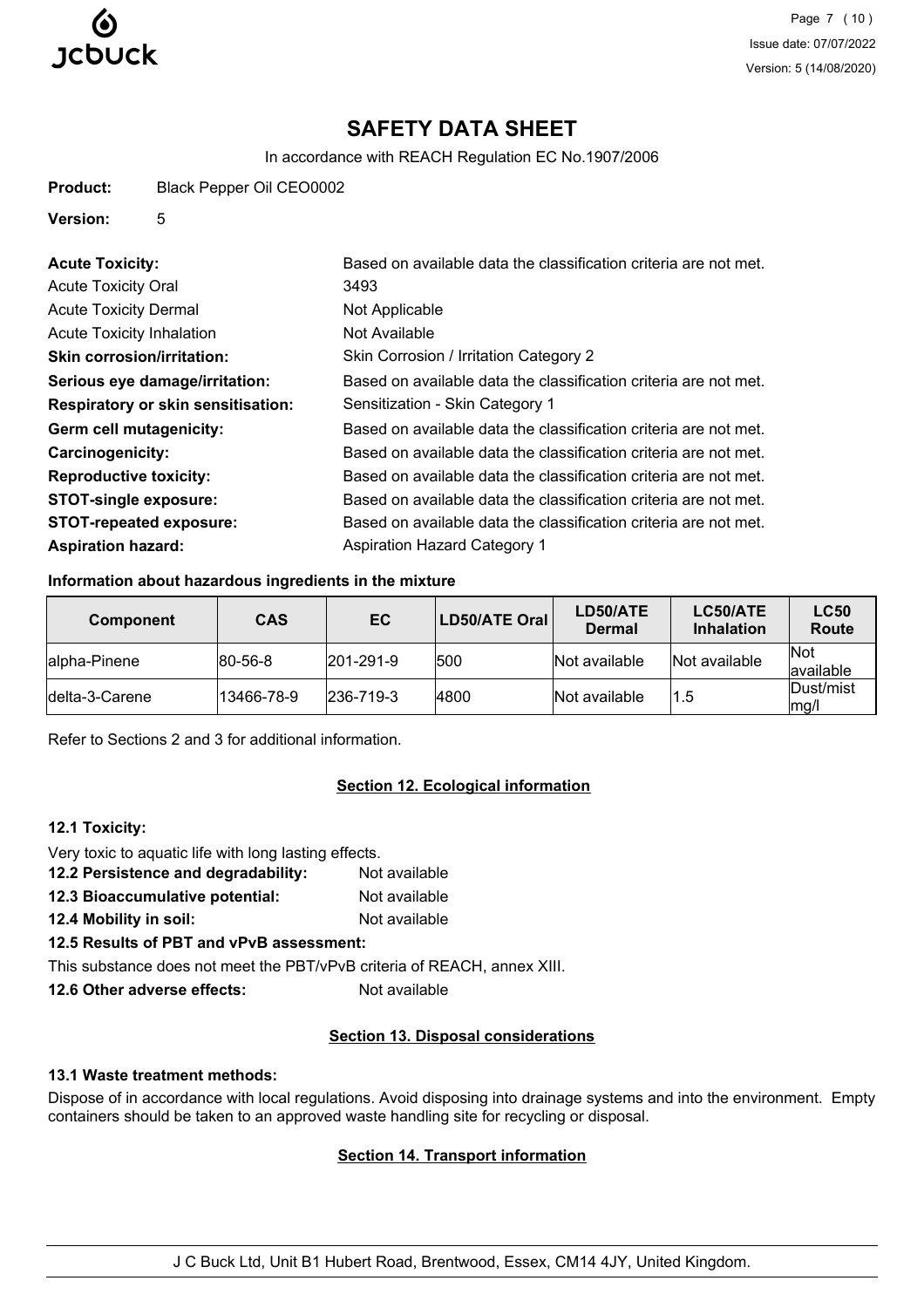

Page 8 (10) Issue date: 07/07/2022 Version: 5 (14/08/2020)

# **SAFETY DATA SHEET**

In accordance with REACH Regulation EC No.1907/2006

**Product:** Black Pepper Oil CEO0002

### **Version:** 5

|                                       | <b>14.1 UN</b><br>number: | 14.2 UN Proper Shipping Name:                                | 14.3<br><b>Transport</b><br>hazard<br>class(es): | Sub Risk: | 14.4 Packing<br>Group: |
|---------------------------------------|---------------------------|--------------------------------------------------------------|--------------------------------------------------|-----------|------------------------|
| <b>UN Model</b><br><b>Regulations</b> | <b>UN1169</b>             | EXTRACTS, AROMATIC, LIQUID                                   | 3                                                |           | Ш                      |
| <b>IMDG</b>                           | UN1169                    | EXTRACTS, AROMATIC, LIQUID (d-<br>Limonene) MARINE POLLUTANT | 3                                                |           | $\mathbf{III}$         |
| ADR, RID, ADN                         | <b>UN1169</b>             | EXTRACTS, AROMATIC, LIQUID                                   | 3                                                |           | $\mathbf{III}$         |
| <b>ICAO TI</b>                        | <b>UN1169</b>             | EXTRACTS, AROMATIC, LIQUID                                   | 3                                                |           | $\mathbf{III}$         |

**14.5 Environmental hazards:** This is classified as an environmentally hazardous substance under the UN Model Regulations. This is classified as a Marine Pollutant under the IMDG Code.

# **14.6 Special precautions for user:** None additional

**14.7 Transport in bulk according to Annex II of MARPOL73/78 and the IBC Code:**

Not applicable

# **Section 15. Regulatory information**

# **15.1 Safety, health and environmental regulations/legislation specific for the substance or mixture** None additional

# **15.2 Chemical Safety Assessment**

A Chemical Safety Assessment has not been carried out for this product.

# **Section 16. Other information**

| <b>Concentration % Limits:</b>  | EH A1=45.87% EH C1=45.87% EH C2=4.59% EH C3=0.45871560% EH<br>C4=30.30% SCI 2=17.54% SS 1=3.57% AH 1=11.56% |
|---------------------------------|-------------------------------------------------------------------------------------------------------------|
| <b>Total Fractional Values:</b> | EH A1=2.18 EH C1=2.18 EH C2=21.80 EH C3=218.00 EH C4=3.30 SCL<br>2=5.70 SS 1=28.00 AH 1=8.65                |

**Key to revisions:**

SECTION 3: Composition/information on ingredients

# **Key to abbreviations:**

| <b>Abbreviation</b> | Meaning                                                            |
|---------------------|--------------------------------------------------------------------|
| Acute Tox. 4        | Acute Toxicity - Oral Category 4                                   |
| Acute Tox. 4        | Acute Toxicity - Inhalation Category 4                             |
| Aquatic Acute 1     | Hazardous to the Aquatic Environment - Acute Hazard Category 1     |
| Aquatic Chronic 1   | Hazardous to the Aquatic Environment - Long-term Hazard Category 1 |
| Aquatic Chronic 4   | Hazardous to the Aquatic Environment - Long-term Hazard Category 4 |
| Asp. Tox 1          | Aspiration Hazard Category 1                                       |
| Eye Irrit. 2        | Eye Damage / Irritation Category 2                                 |
| Flam. Lig. 3        | Flammable Liquid, Hazard Category 3                                |

J C Buck Ltd, Unit B1 Hubert Road, Brentwood, Essex, CM14 4JY, United Kingdom.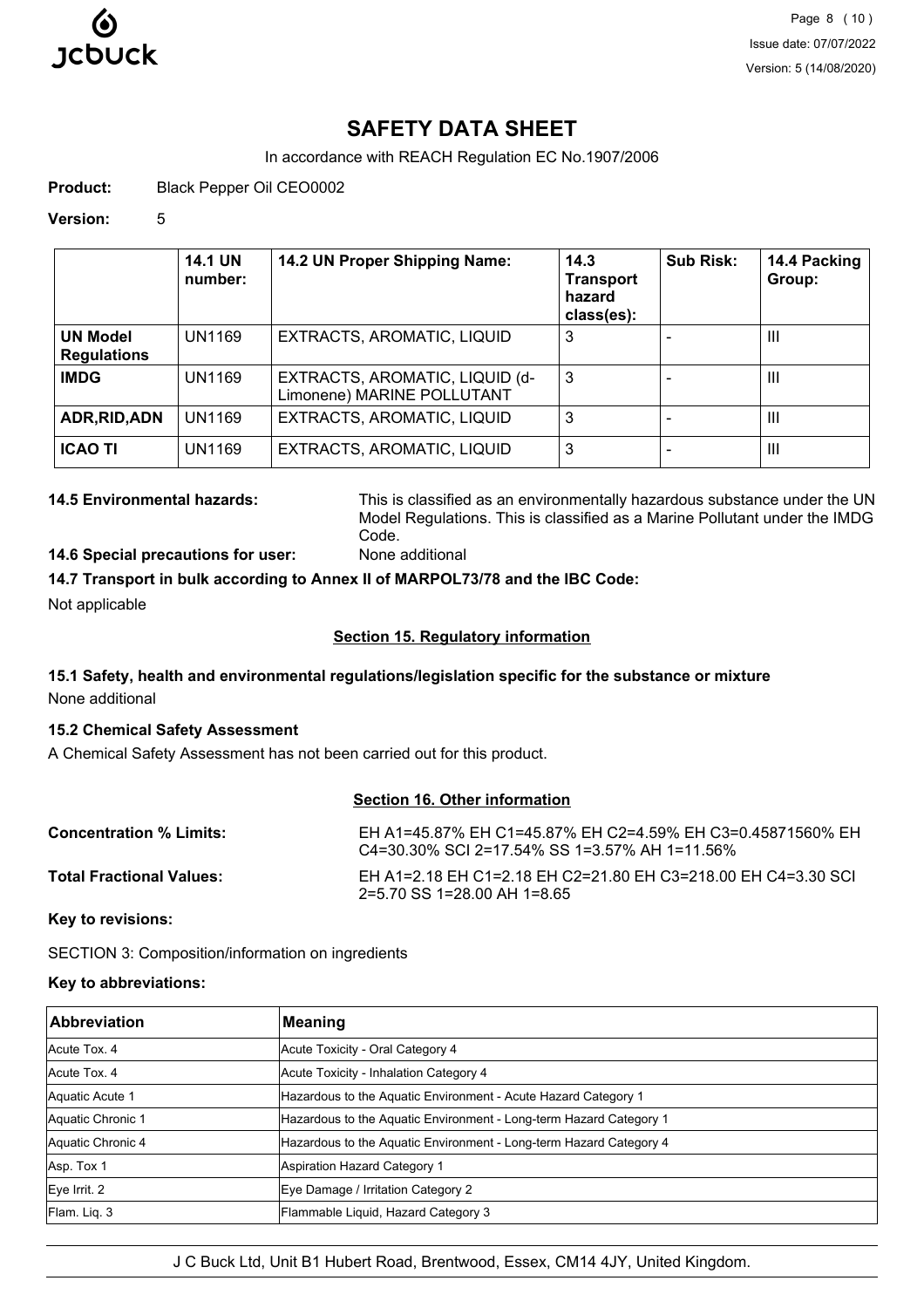

Page 9 (10) Issue date: 07/07/2022 Version: 5 (14/08/2020)

# **SAFETY DATA SHEET**

In accordance with REACH Regulation EC No.1907/2006

**Product:** Black Pepper Oil CEO0002

## **Version:** 5

| Flam. Sol. 2     | Flammable Solid, Hazard Category 2                                                                                                  |
|------------------|-------------------------------------------------------------------------------------------------------------------------------------|
| H226             | Flammable liquid and vapour.                                                                                                        |
| H <sub>228</sub> | Flammable solid.                                                                                                                    |
| H302             | Harmful if swallowed.                                                                                                               |
| H304             | May be fatal if swallowed and enters airways.                                                                                       |
| H315             | Causes skin irritation.                                                                                                             |
| H317             | May cause an allergic skin reaction.                                                                                                |
| H319             | Causes serious eye irritation.                                                                                                      |
| H320             | Causes eye irritation.                                                                                                              |
| H332             | Harmful if inhaled.                                                                                                                 |
| H410             | Very toxic to aquatic life with long lasting effects.                                                                               |
| H413             | May cause long lasting harmful effects to aquatic life.                                                                             |
| P210             | Keep away from heat, sparks, open flames and hot surfaces. - No smoking.                                                            |
| P233             | Keep container tightly closed.                                                                                                      |
| P240             | Ground/bond container and receiving equipment.                                                                                      |
| P241             | Use explosion-proof electrical, ventilating and lighting equipment.                                                                 |
| P242             | Use only non-sparking tools.                                                                                                        |
| P243             | Take precautionary measures against static discharge.                                                                               |
| P261             | Avoid breathing vapour or dust.                                                                                                     |
| P <sub>264</sub> | Wash hands and other contacted skin thoroughly after handling.                                                                      |
| P270             | Do not eat, drink or smoke when using this product.                                                                                 |
| P271             | Use only outdoors or in a well-ventilated area.                                                                                     |
| P272             | Contaminated work clothing should not be allowed out of the workplace.                                                              |
| P273             | Avoid release to the environment.                                                                                                   |
| P280             | Wear protective gloves/eye protection/face protection.                                                                              |
| P301/310         | IF SWALLOWED: Immediately call a POISON CENTER or doctor/physician.                                                                 |
| P302/352         | IF ON SKIN: Wash with plenty of soap and water.                                                                                     |
| P303/361/353     | IF ON SKIN (or hair): Remove/take off immediately all contaminated clothing. Rinse skin with water/shower.                          |
| P304/340         | IF INHALED: Remove victim to fresh air and keep at rest in a position comfortable for breathing                                     |
| P305/351/338     | IF IN EYES: Rinse cautiously with water for several minutes. Remove contact lenses, if present and easy to<br>do. Continue rinsing. |
| P312             | Call a POISON CENTRE or doctor/physician if you feel unwell.                                                                        |
| P330             | Rinse mouth.                                                                                                                        |
| P331             | Do not induce vomiting.                                                                                                             |
| P333/313         | If skin irritation or rash occurs: Get medical advice/attention.                                                                    |
| P337/313         | If eye irritation persists: Get medical advice/attention.                                                                           |
| P362             | Take off contaminated clothing and wash before reuse.                                                                               |
| P363             | Wash contaminated clothing before reuse.                                                                                            |
| P370/378         | In case of fire: Use carbon dioxide, dry chemical, foam for extinction.                                                             |
| P391             | Collect spillage.                                                                                                                   |
| P403/235         | Store in a well-ventilated place. Keep cool.                                                                                        |
| P405             | Store locked up.                                                                                                                    |